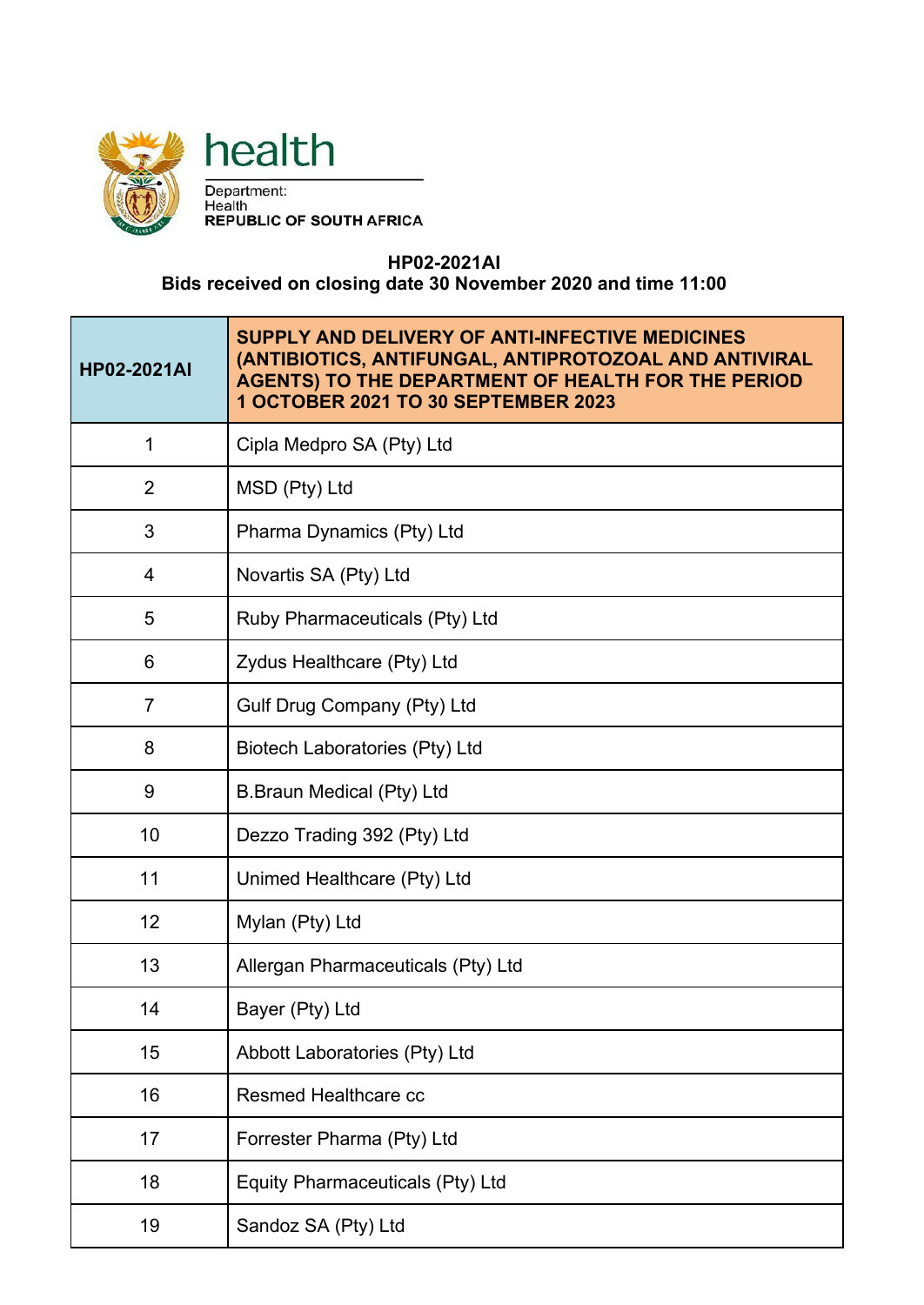## **HP02-2021AI Bids received on closing date 30 November 2020 and time 11:00**

| <b>HP02-2021AI</b> | SUPPLY AND DELIVERY OF ANTI-INFECTIVE MEDICINES<br>(ANTIBIOTICS, ANTIFUNGAL, ANTIPROTOZOAL AND ANTIVIRAL<br><b>AGENTS) TO THE DEPARTMENT OF HEALTH FOR THE PERIOD</b><br>1 OCTOBER 2021 TO 30 SEPTEMBER 2023 |
|--------------------|--------------------------------------------------------------------------------------------------------------------------------------------------------------------------------------------------------------|
| 20                 | Fresenius Kabi SA (Pty) Ltd                                                                                                                                                                                  |
| 21                 | Oethmaan Biosims (Pty) Ltd                                                                                                                                                                                   |
| 22                 | Cospharm Investments (Pty) Ltd                                                                                                                                                                               |
| 23                 | Medivision (Pty) Ltd                                                                                                                                                                                         |
| 24                 | Acino Pharma (Pty) Ltd                                                                                                                                                                                       |
| 25                 | Innovata Pharmaceuticals (Pty) Ltd                                                                                                                                                                           |
| 26                 | Roche Products (Pty) Ltd                                                                                                                                                                                     |
| 27                 | Ipharma (Pty) Ltd                                                                                                                                                                                            |
| 28                 | Kahma Biotech and Strides Pharma Joint Venture                                                                                                                                                               |
| 29                 | Aurobindo (Pty) Ltd                                                                                                                                                                                          |
| 30                 | Austell Pharmaceuticals (Pty) Ltd                                                                                                                                                                            |
| 31                 | Ascendis Pharma (Pty) Ltd                                                                                                                                                                                    |
| 32                 | Pharma-Q (Pty) Ltd                                                                                                                                                                                           |
| 33                 | Hetero Drugs (Pty) Ltd                                                                                                                                                                                       |
| 34                 | Ranbaxy SA (Pty) Ltd                                                                                                                                                                                         |
| 35                 | Sanofi-Aventis SA (Pty) Ltd                                                                                                                                                                                  |
| 36                 | <b>Barrs Pharmaceuticals (Pty) Ltd</b>                                                                                                                                                                       |
| 37                 | Macleods Pharmaceuticals (Pty) Ltd                                                                                                                                                                           |
| 38                 | <b>Pharmacare Limited</b>                                                                                                                                                                                    |
| 39                 | Adcock Ingram Critical Care (Pty) Ltd                                                                                                                                                                        |
| 40                 | Pfizer Laboratories (Pty) Ltd                                                                                                                                                                                |
| 41                 | Merck (Pty) Ltd                                                                                                                                                                                              |